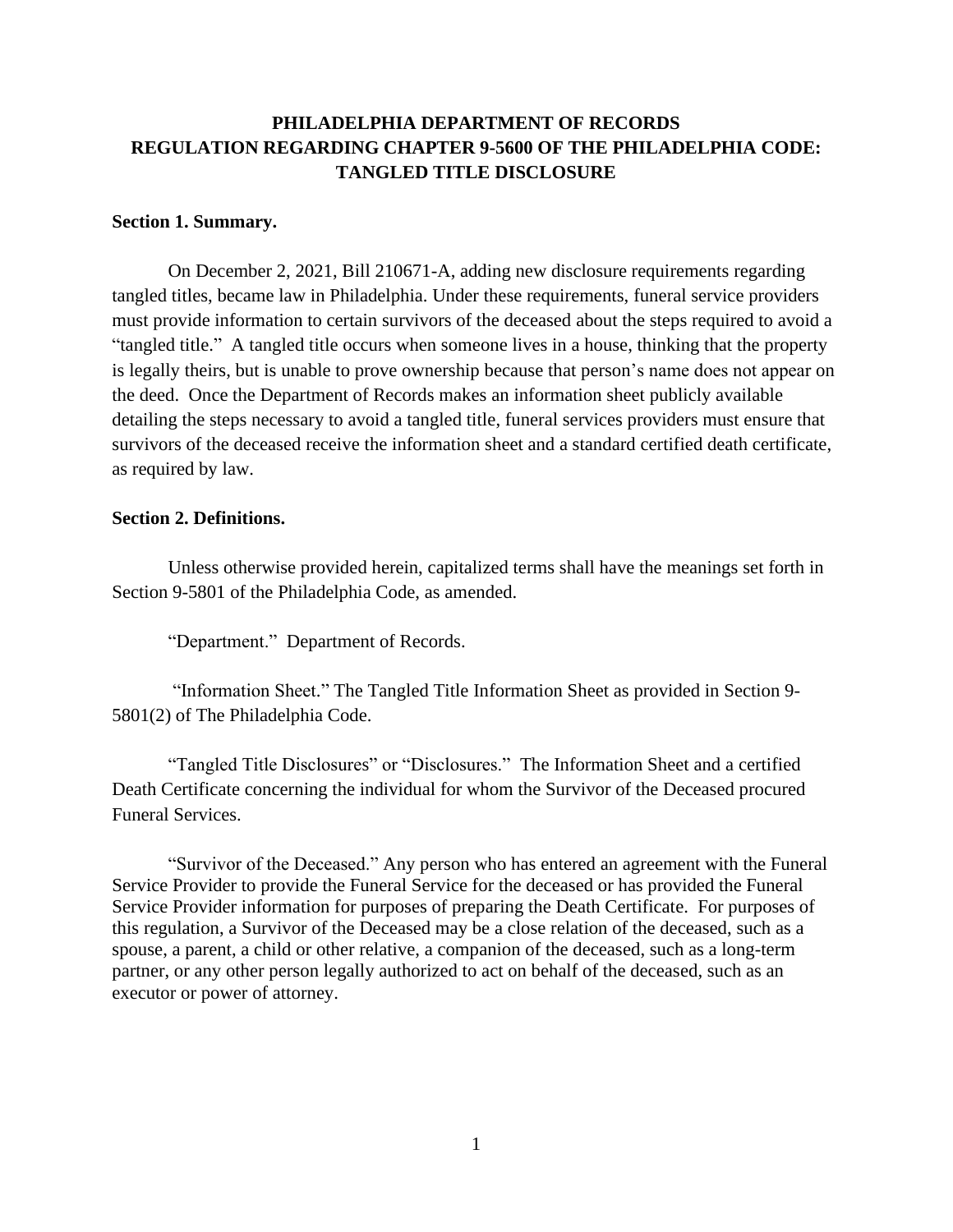### **Section 3. Disclosure and Records Retention.**

- a. A Funeral Service Provider shall provide each Survivor of the Deceased with the Tangled Title Disclosures as set forth in this Section.
	- 1. Information Sheet. A Funeral Service Provider shall obtain the Information Sheet from the Department website and provide the document within five (5) working days of final disposition of the deceased.
	- 2. Certified Death Certificate. A Funeral Service Provider shall provide a certified Death Certificate within five (5) working days of receipt of the document from the Pennsylvania Department of Health.
- b. A Funeral Service Provider may provide any portion of the Tangled Title Disclosures by hard copy or electronic record, provided each portion of the Disclosures is documented as set forth in this Section. A Funeral Service Provider shall retain a record of its Disclosures for at least one year after final disposition of the deceased.
	- 1. Disclosure by Hard Copy. For any portion of the Disclosures provided in hard copy, the Funeral Service Provider shall indicate compliance with Chapter 9-5800 of The Philadelphia Code and this regulation by using a separate acknowledgement form for each document provided to the Survivor of the Deceased. Each acknowledgement form shall be signed and dated by both the Funeral Service Provider and the Survivor of the Deceased and indicate the name of the document provided and whether the document was delivered in person or will be delivered by mail. The Funeral Service Provider shall provide the Survivor of the Deceased a copy of each jointly signed acknowledgement form and retain a copy as provided in Section 3(b).
	- 2. Disclosure by Electronic Communication. For any portion of the Disclosures provided via email or other electronic means, the Funeral Service Provider shall retain a copy of such electronic communication as provided in Section 3(b).

## **Section 4. Enforcement.**

a. Complaints. If a Funeral Service Provider fails to comply with this regulation, the Survivor of the Deceased or their representative may file a complaint with the Department. Complaints shall be submitted via email to [records.info@phila.gov.](mailto:records.info@phila.gov) The complaint shall include: the name and contact information of the individual filing the complaint; the name and contact information of the Survivor of the Deceased (if different